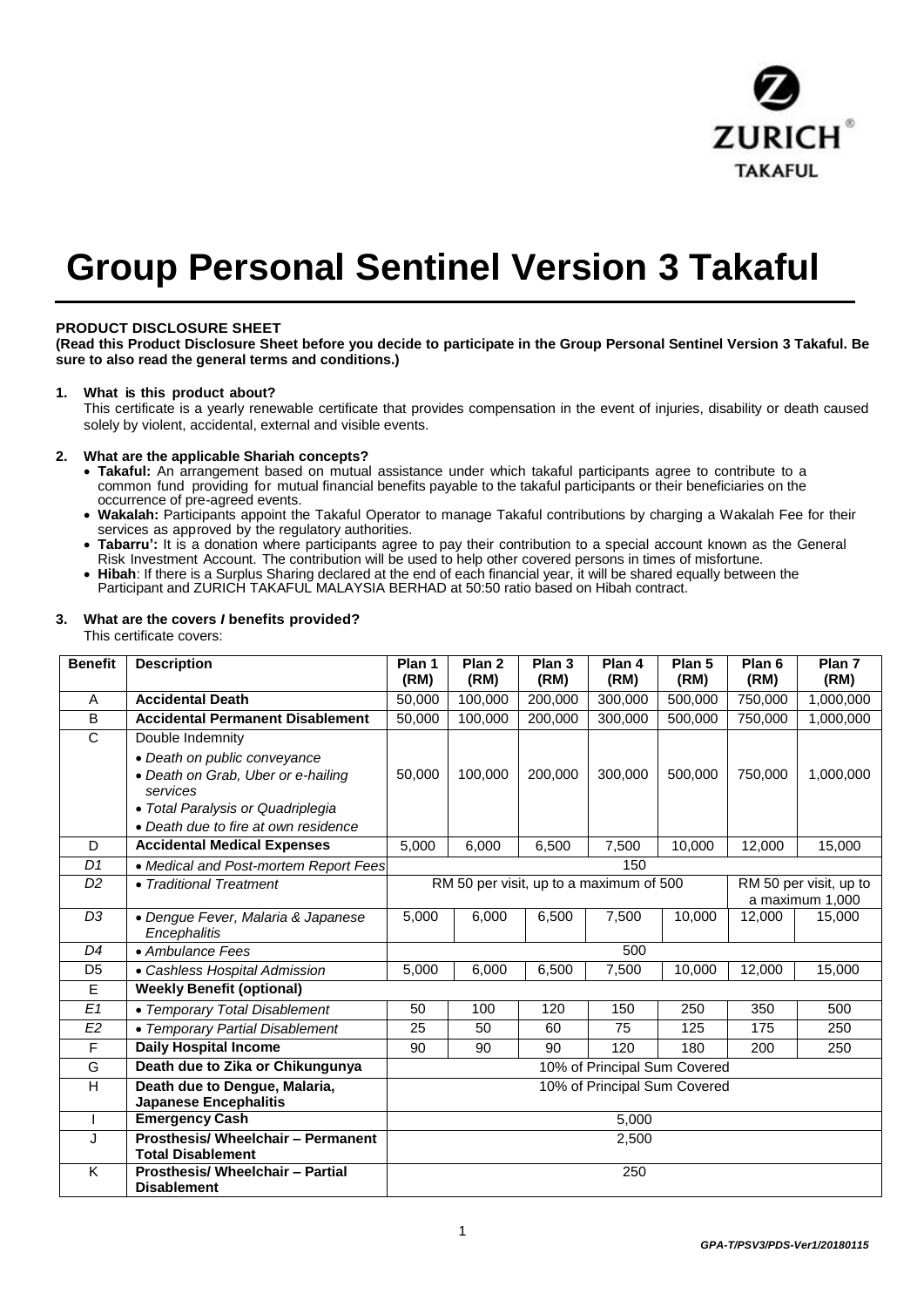|         | <b>Dental Correction or Corrective</b><br><b>Cosmetic Surgery</b> | 5.000                                                          |
|---------|-------------------------------------------------------------------|----------------------------------------------------------------|
| м       | <b>Kidnap Benefit</b>                                             | 5,000 for expenses and 25,000 for reward                       |
| N       | <b>Blood Transfusion</b>                                          | 10% of Principal Sum Covered                                   |
| $\circ$ | <b>Permanent Impotency or Infertility</b>                         | 10% of Principal Sum Covered                                   |
| P       | <b>Personal Liability</b>                                         | 2 times of Principal Sum Covered                               |
| Q       | <b>Renewal Bonus</b>                                              | 15% per year on Principal Sum Covered, up to a maximum of 150% |
| R.      | <b>Referral Emergency Assistance</b><br><b>Programme</b>          | Up to USD1,000,000                                             |

Notes:

- Please refer to the certificate contract for the benefits description under this certificate.
- Duration of cover is for one year. You need to renew your takaful cover annually

#### **4. How much contribution do I have to pay?**

The total contributions you have to pay depend on the plan you have selected as follows:

| <b>Contribution (with Weekly Benefit) (RM)</b>    |        |        |                   |        |        |        |        |  |  |
|---------------------------------------------------|--------|--------|-------------------|--------|--------|--------|--------|--|--|
| Plan                                              | Plan 1 | Plan 2 | Plan <sub>3</sub> | Plan 4 | Plan 5 | Plan 6 | Plan 7 |  |  |
| <b>Class 1 &amp; 2</b>                            | 169    | 278    | 433               | 557    | 859    | 1.175  | 1,567  |  |  |
| Class 3                                           | 285    | 470    | 731               | 945    |        |        |        |  |  |
| <b>Contribution (without Weekly Benefit) (RM)</b> |        |        |                   |        |        |        |        |  |  |
| <b>Class 1 &amp; 2</b>                            | 143    | 225    | 354               | 462    | 728    | 992    | 1,305  |  |  |
| Class 3                                           | 239    | 377    | 593               | 777    |        |        |        |  |  |

Note: The contributions above are inclusive of the Managed Care Organisation (MCO) Fees, but excluding 6% GST and RM 10 stamp duty.

Class 1 - Person engaged in professional administrative, managerial, clerical and non-manual occupations

Class 2 - Person engaged in work supervisory nature but not involved in manual labour

Class 3 - Person engaged either occasionally or generally in manual work which involves the use of tools or machinery

## **5. What are the fees and charges that I have to pay?**

| Management Expenses - 18.5% of contribution |
|---------------------------------------------|
|                                             |
|                                             |
|                                             |
|                                             |

## **6. What are some of the key terms and conditions that I should be aware of?**

- Importance of disclosure You must disclose all material facts such as your personal pursuits inclusive your occupation which would affect risk profile and number of personal accident policies that you have purchases from other Takaful Operators.
- Consumer Takaful Contract Pursuant to Paragraph 5 of Schedule 9 of the Islamic Financial Services Act 2013, if you are applying for this takaful wholly for purposes unrelated to your trade, business or profession, you have a duty to take reasonable care not to make a misrepresentation in answering the questions in the Proposal Form (or when you apply for this takaful). You must answer the questions fully and accurately. Failure to take reasonable care in answering the questions may result in voidance of your contract of takaful, refusal or reduction of your claim(s), change of terms or termination of your contract of takaful. The above duty of disclosure shall continue until the time your contract of takaful is entered into, varied or renewed with us. In addition to answering the questions in the Proposal Form (or when you apply for this takaful), you are required to disclose any other matter that you know to be relevant to our decision in accepting the risks and determining the rates and terms to be applied. You also have a duty to tell us immediately if at any time after your contract of takaful has been entered into, varied or renewed with us any of the information given in the Proposal Form (or when you applied for this takaful) is inaccurate or has changed.
- Non-Consumer Takaful Contract Pursuant to Paragraph 4(1) of Schedule 9 of the Islamic Financial Services Act 2013, if you are applying for this takaful for a purpose related to your trade, business or profession, you have a duty to disclose any matter that you know to be relevant to our decision in accepting the risks and determining the rates and terms to be applied and any matter a reasonable person in the circumstances could be expected to know to be relevant, otherwise it may result in voidance of your contract of takaful, refusal or reduction of your claim(s), change of terms or termination of your contract of takaful. The above duty of disclosure shall continue until the time your contract of takaful is entered into, varied or renewed with us. You also have a duty to tell us immediately if at any time after your contract of takaful has been entered into, varied or renewed with us any of the information given in the Proposal Form (or when you applied for this takaful) is inaccurate or has changed.
- Cooling-off period You may cancel your certificate by returning the certificate within fifteen (15) days after you have received the certificate. The contributions that you have paid will be refunded to you.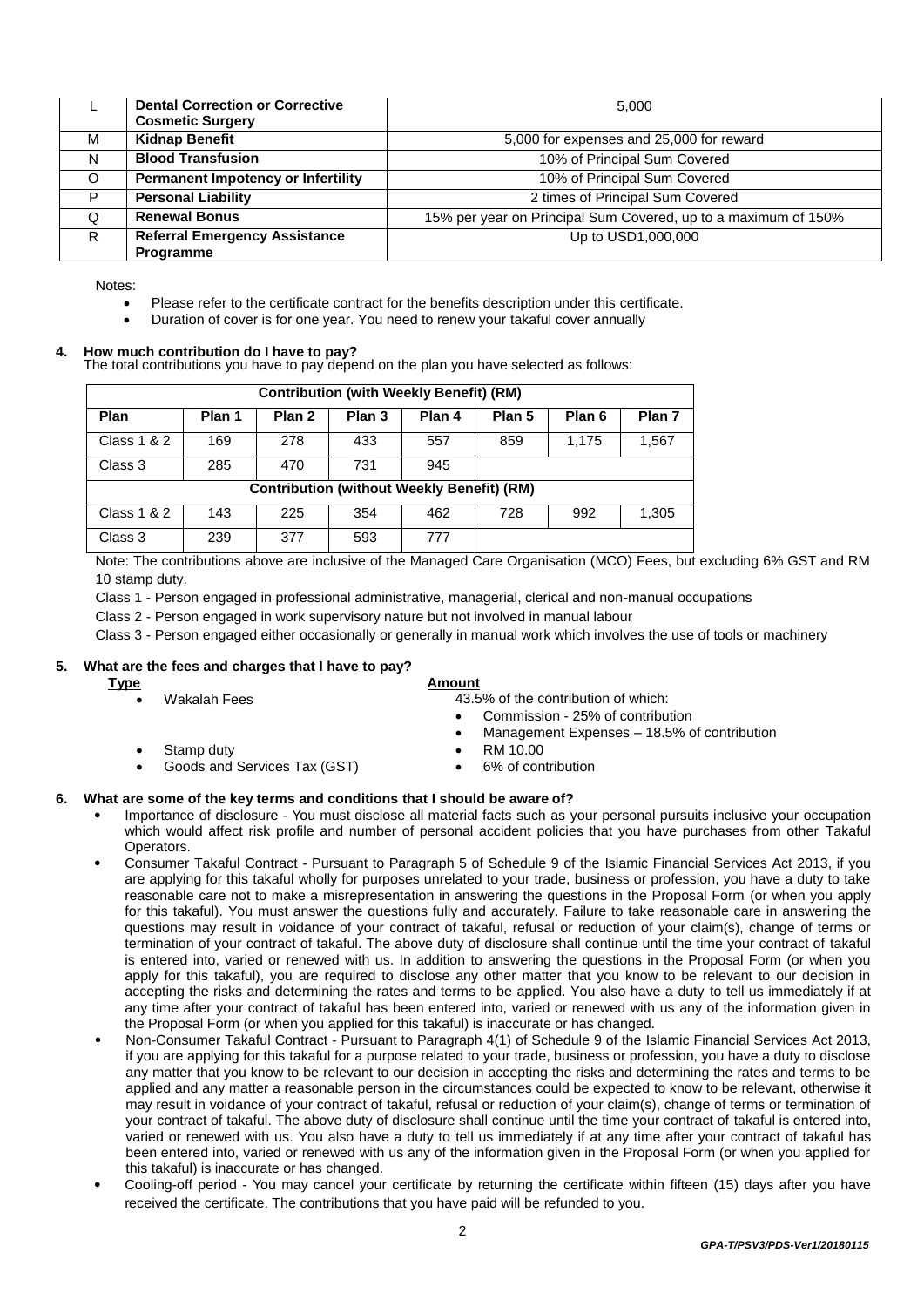- Claim Procedure You must give written notice to Us within fourteen (14) days after the occurrence of the accident.
- Eligibility:
	- $\circ$  Age Limit thirty (30) days old to sixty-five (65) years old, renewable up to eighty (80) years old. All ages refer to the age of the Covered Person's next birthday.
	- o Unemployed person, student, housewife and Covered Person below sixteen (16) years old (Occupation Class 2) are only eligible up to Plan 3 without weekly benefit.
	- $\circ$  Covered Person above sixty-five (65) years old is only eligible for plans without weekly benefit.
	- o Covered Person must be a Malaysian or foreigner who has a valid work permit, student permit, permanent resident status or MM2H status.
	- o Occupation class 1 , 2 and 3 only

Note: This list is non-exhaustive. Please refer to the certificate contract for the terms and conditions under this certificate

## **7. What are the major exclusions under this certificate?**

- This certificate does not cover death or injury caused by the following events:
	- War, Civil War,
	- Pre-existing condition
	- Suicide, Insanity
- Provoked Murder or Assault;
- Any kind of race other than on foot
- Radiation, Nuclear
- Any other events prohibited by Shariah principles.

Note: This list is non-exhaustive. Please refer to the certificate contract for full list of exclusions under this certificate

# **8. Can I cancel my certificate?**

You may cancel your certificate by giving a written notice to Us. Upon cancellation, you are entitled to certain amount of refund of the contribution based on the scale of short period rates (please refer to certificate contract for the short period rates).

#### **9. What do I need to do if there are changes to my contact details?**

It is important that you inform us of any change in your contact detail/life profile including nomination, occupation and personal pursuits which would affect the risk profile. You can write or fax to us at the below address or fax number.

#### **10. Where can I get further information?**

Should you require additional information about personal accident takaful, please refer to the insuranceinfo booklet on 'Personal Accident Takaful', available at all our branches or you can obtain a copy fr[om the takaful](http://www/) agent or visit [www.zurich.com.my](http://www/) 

If you have any enquiries, please contact us at: **Zurich Takaful Malaysia Berhad**  12th Floor, 566 Jalan Ipoh, 51200 Kuala Lumpur, Malaysia Tel : 03-6287 6666 Fax : 03-6259 0088 E-mail : callcentre@zurich.com.my

# **11. Other types of Personal Accident takaful cover available:**

Personal Accident Takaful